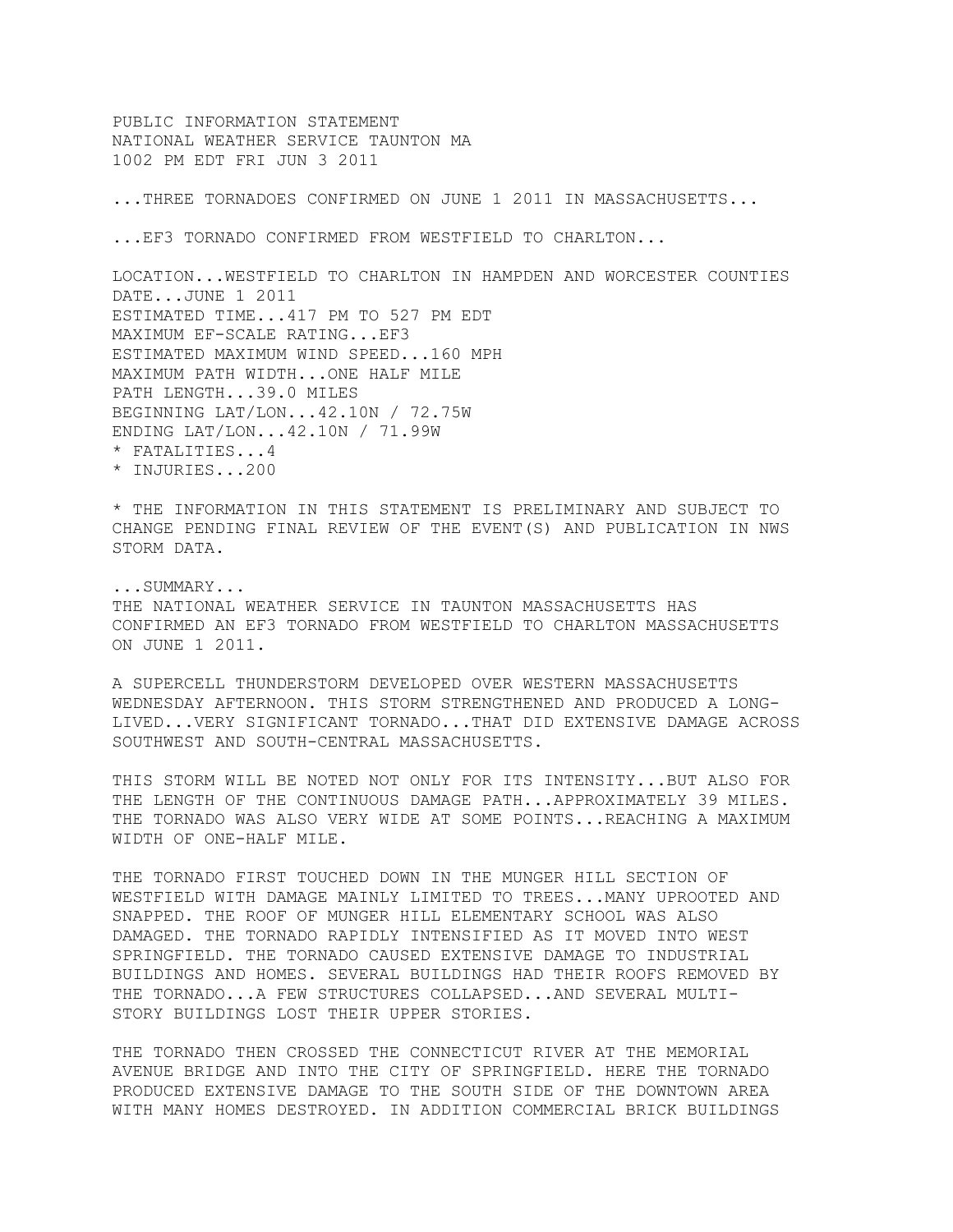SUSTAINED MAJOR DAMAGE. ROOFS WERE REMOVED FROM MANY OF THESE LARGE COMMERCIAL STRUCTURES. THE TORNADO ALSO PRODUCED SEVERE STRUCTURAL DAMAGE TO TOWN HOMES AND APARTMENTS NEAR SPRINGFIELD COLLEGE. THE TORNADO CONTINUED MOVING EAST INTO THE ISLAND POND SECTION OF SPRINGFIELD...WHERE CATHEDRAL HIGH SCHOOL SUSTAINED SIGNIFICANT DAMAGE...AND MANY HOMES IN THIS PART THE CITY WERE COMPLETELY DESTROYED.

THE TORNADO CONTINUED TO MOVE EAST THROUGH WILBRAHAM NEAR THE WILBRAHAM-HAMPDEN TOWN LINE PRODUCING NEARLY COMPLETE DEFORESTATION AND SIGNIFICANT DAMAGE TO NEARBY STRUCTURES.

THE TORNADO THEN CONTINUED DIRECTLY THROUGH THE MIDDLE OF THE TOWN OF MONSON. IN MONSON WIDESPREAD DAMAGE OCCURRED TO COMMERCIAL AND RESIDENTIAL BUILDINGS...WITH MANY HOMES COMPLETELY DESTROYED. THE ROOF OF MONSON HIGH SCHOOL WAS DESTROYED. FORESTED PARTS OF TOWN EXPERIENCED NEARLY COMPLETE DEFORESTATION AND IN SOME LOCATIONS TREE BARK WAS STRIPPED FROM REMAINING TRUNKS.

THE TORNADO MOVED ACROSS THE BRIMFIELD STATE FOREST WHERE IT REACHED IT MAXIMUM WIDTH OF APPROXIMATELY ONE-HALF MILE. ADDITIONAL SIGNIFICANT DAMAGE OCCURRED BOTH TO STRUCTURES AND FORESTED AREAS FOR MANY MILES BEFORE THE TORNADO REACHED THE SOUTHBRIDGE AIRPORT. HERE NUMEROUS AIRCRAFT WERE LIFTED OFF THE GROUND AND INTO THE WOODS EAST OF THE AIRPORT.

THE TORNADO THEN MOVED EAST BEFORE LIFTING IN THE SOUTHWEST PART OF CHARLTON.

 $\delta$ 

...EF1 TORNADO CONFIRMED IN WILBRAHAM...

LOCATION...WILBRAHAM IN HAMPDEN COUNTY DATE...JUNE 1 2011 ESTIMATED TIME...632 PM TO 640 PM EDT MAXIMUM EF-SCALE RATING...EF1 ESTIMATED MAXIMUM WIND SPEED...90 MPH MAXIMUM PATH WIDTH...200 YARDS PATH LENGTH...3.6 MILES BEGINNING LAT/LON...42.14N / 72.48W ENDING LAT/LON...42.15N / 72.40W \* FATALITIES...0 \* INJURIES...0

\* THE INFORMATION IN THIS STATEMENT IS PRELIMINARY AND SUBJECT TO CHANGE PENDING FINAL REVIEW OF THE EVENT(S) AND PUBLICATION IN NWS STORM DATA.

...SUMMARY... THE NATIONAL WEATHER SERVICE IN TAUNTON MASSACHUSETTS HAS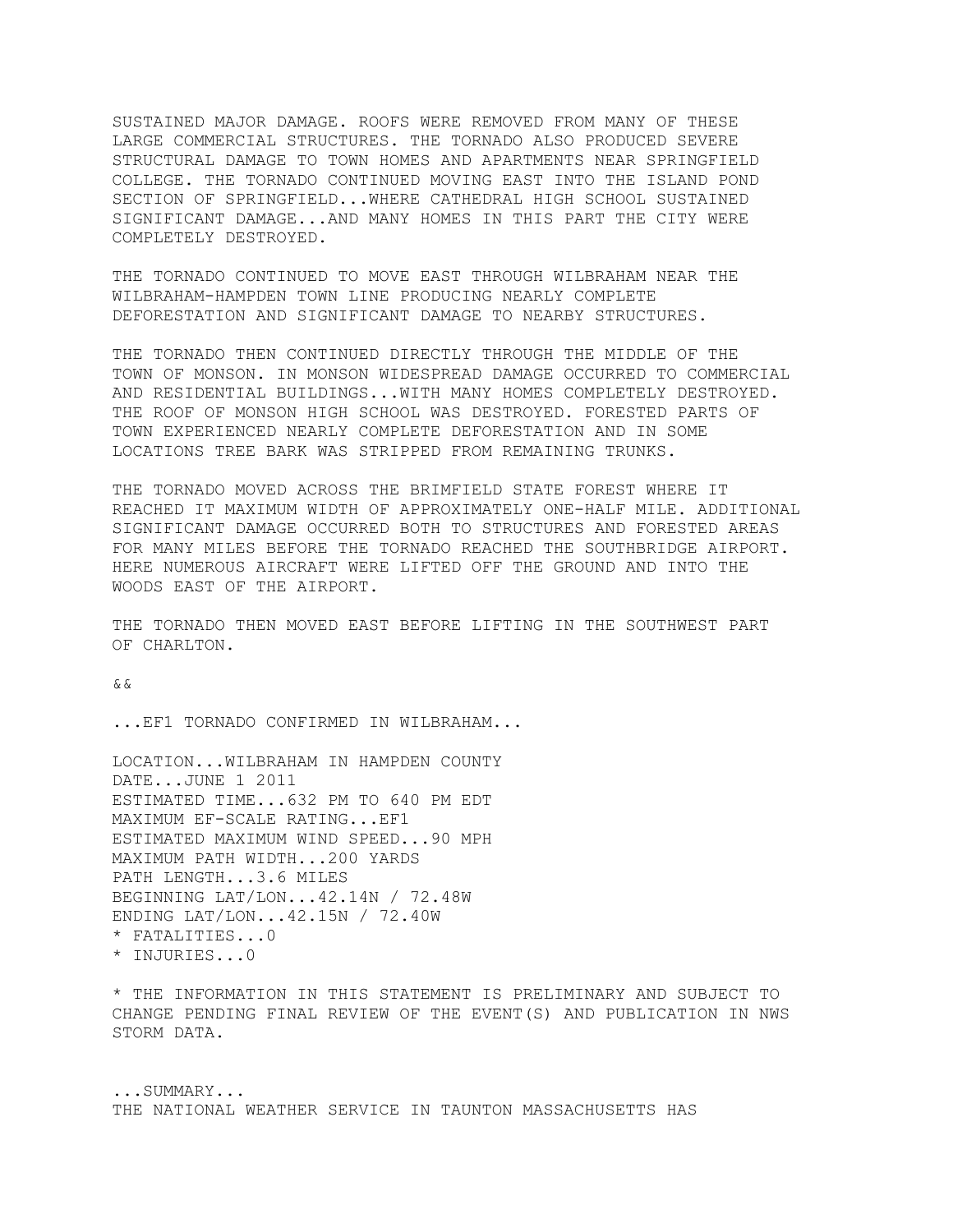CONFIRMED AN EF1 TORNADO IN WILBRAHAM ON JUNE 1 2011.

A NATIONAL WEATHER SERVICE SURVEY TEAM CONFIRMED THAT AN EF1 TORNADO TOUCHED DOWN IN THE NORTHWEST CORNER OF WILBRAHAM. THE TORNADO CONTINUED EAST CROSSING MAIN STREET AND MOUNTAIN ROAD...BUT REMAINED SOUTH OF ROUTE 20. MOST OF THE DAMAGE WAS TO TREES WITH LARGE LIMBS SNAPPED OFF...AS WELL AS NUMEROUS TREES DOWNED. SEVERAL WERE UPROOTED.

&&

...EF1 TORNADO CONFIRMED IN NORTH BRIMFIELD...

LOCATION...NORTH BRIMFIELD IN HAMPDEN COUNTY DATE...JUNE 1 2011 ESTIMATED TIME...654 PM TO 657 PM EDT MAXIMUM EF-SCALE RATING...EF1 ESTIMATED MAXIMUM WIND SPEED...90 MPH MAXIMUM PATH WIDTH...100 YARDS PATH LENGTH...1.3 MILES BEGINNING LAT/LON...42.14N / 72.23W ENDING LAT/LON...42.15N / 72.20W \* FATALITIES...0

\* INJURIES...0

\* THE INFORMATION IN THIS STATEMENT IS PRELIMINARY AND SUBJECT TO CHANGE PENDING FINAL REVIEW OF THE EVENT(S) AND PUBLICATION IN NWS STORM DATA.

...SUMMARY... THE NATIONAL WEATHER SERVICE IN TAUNTON MASSACHUSETTS HAS CONFIRMED AN EF1 TORNADO IN NORTH BRIMFIELD ON JUNE 1 2011.

A NATIONAL WEATHER SERVICE SURVEY TEAM CONFIRMED THAT A SECOND EF1 TORNADO TOUCHED DOWN NORTH OF BRIMFIELD WEST OF ROUTE 19. THIS TORNADO CROSSED ROUTE 19 AND LIFTED NEAR TOWER HILL ROAD. THE DAMAGE WAS SURVEYED ON THE GROUND AND BY AIRCRAFT. THE DAMAGE CONSISTED OF TREES WITH LARGE LIMBS SNAPPED OFF...AS WELL AS NUMEROUS TREES DOWNED...A FEW OF WHICH WERE UPROOTED. THIS TORNADO IS FROM THE SAME PARENT THUNDERSTORM THAT PRODUCED THE TORNADO IN NORTH WILBRAHAM.

THIS INFORMATION CAN ALSO BE FOUND ON OUR WEBSITE AT WEATHER.GOV/BOX.

FOR REFERENCE...THE ENHANCED FUJITA SCALE CLASSIFIES TORNADOES INTO THE FOLLOWING CATEGORIES:

EF0...WIND SPEEDS 65 TO 85 MPH. EF1...WIND SPEEDS 86 TO 110 MPH. EF2...WIND SPEEDS 111 TO 135 MPH. EF3...WIND SPEEDS 136 TO 165 MPH.